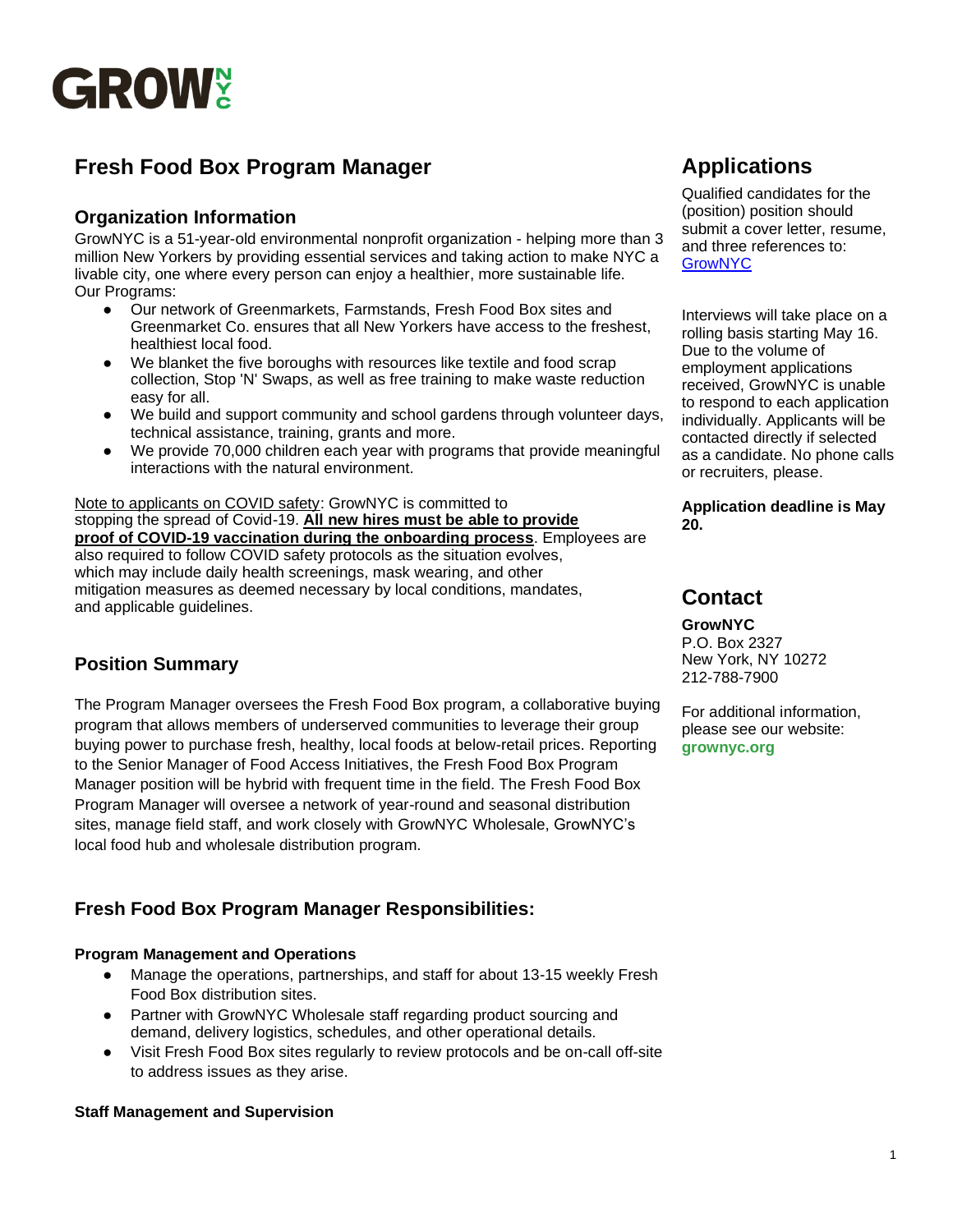- Hire, train, and oversee seasonal and year-round Fresh Food Box site staff who manage day-to-day stand operations.
- Supervise all Fresh Food Box staff, conduct mid-season check-ins and endof-season/annual performance reviews.
- Conduct weekly Fresh Food Box staff meetings to discuss sites, share lessons learned, and troubleshoot issues as they arise.

#### **Budget Management**

- Work closely with the Senior Manager of Food Access Initiatives to create and periodically update the Fresh Food Box Program budget, individual site budgets, equipment and supplies expense tracking, and staffing cost projections.
- Work closely with the Food Access Programs Assistant to maintain impeccable financial records showing individual site expenses and income in cash, credit/debit, and healthy food subsidies such as SNAP benefits and Health Bucks.
- Assist as needed with fundraising and program development efforts for Fresh Food Box as well as grant reporting and other grant deliverables.
- Invoice individual site funders and partners purchasing food boxes in bulk.

#### **Stakeholder and Community Engagement**

- Support existing and forge new collaborations with community-based nonprofit organizations, city and state agencies, community businesses, and other Fresh Food Box partners.
- Create and implement outreach strategies to raise awareness about the Fresh Food Box program.

This job description is not designed to cover or contain a comprehensive listing of activities, duties or responsibilities that are required of the employee. With notice, duties, responsibilities, and activities may change or new ones may be assigned.

#### **Required Qualifications**

- Excellent organizational, interpersonal, written and verbal communication skills.
- Strong initiative and time management skills, with the ability to work independently and as part of a close-knit team
- Skilled at building partnerships, both internally and externally, including the ability to create and maintain strong collaborative relationships with organizational partners
- Demonstrated experience with creating and managing program budgets.
- Creative, solution-oriented approach to problem solving.
- Proficient in Microsoft Office Suite and Google Drive.
- 1-3 years of experience managing staff, volunteers, and/or interns
- 1-3 years of professional and/or volunteer experience in local agriculture, farming, food systems, food access, and/or food justice.
- Strong commitment to a racially and socially just food system.
- History of successfully working with people from a variety of identity groups and backgrounds.
- Ability to work occasional flexible hours including early mornings, evenings and weekends.
- Comfortable working outdoors in all types of weather.